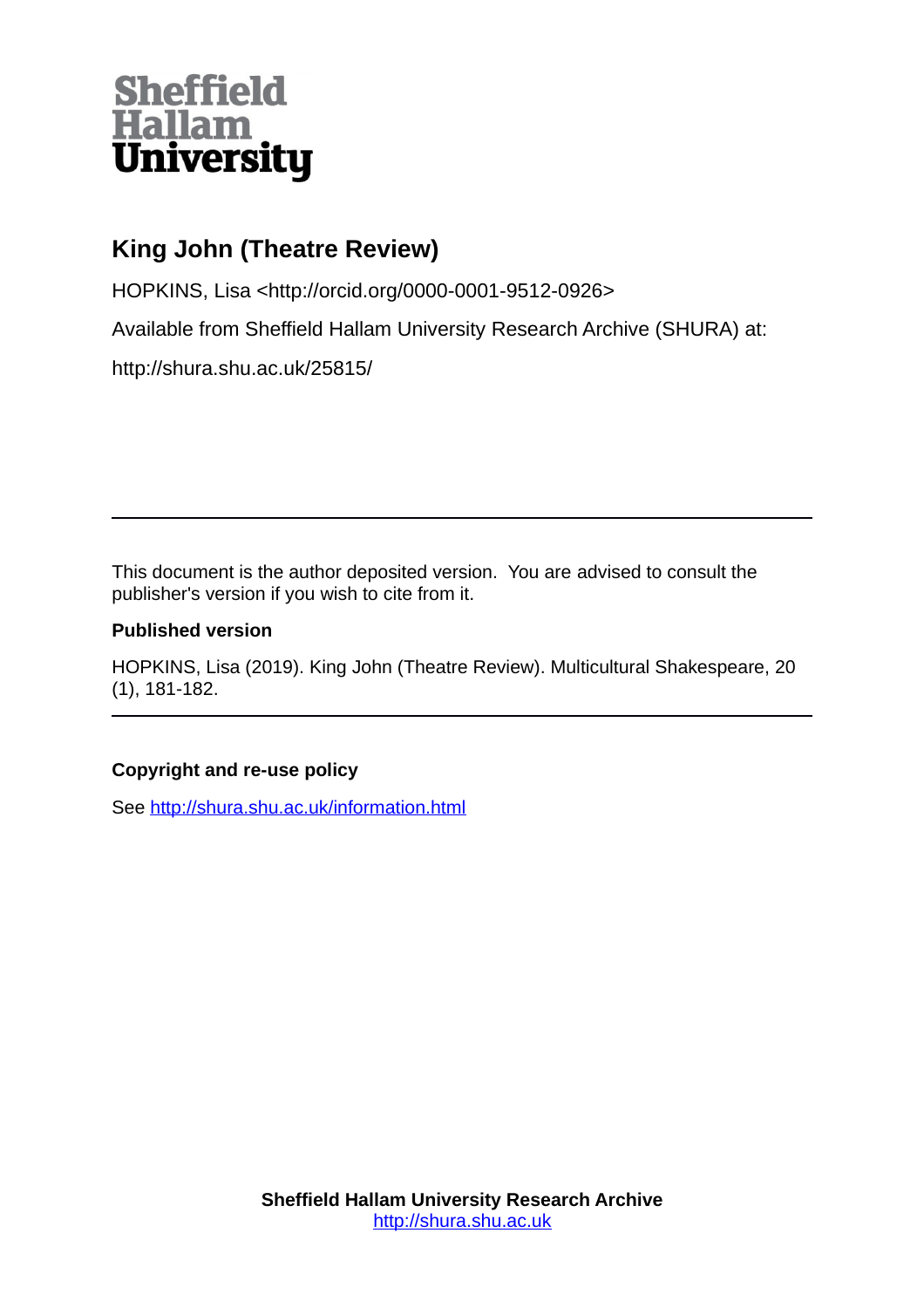#### *King John***. Dir. Eleanor Rhode. The Royal Shakespeare Company. Swan Theatre, Stratford-upon-Avon, UK.**

Reviewed by *Lisa Hopkins*<sup>∗</sup>

As it says in the title of the play to which Shakespeare was probably responding, *The Troublesome Reign of King John*, King John was a problem—to himself, to England, and sometimes to theatre directors. Even I, a hardened theatre-goer of many years' standing, have to stop and think about whether I *really* want to go and see *King John*. But it is the only Shakespeare at the Royal Shakespeare Theatre in the whole winter season, so I booked it even though I feared it was going to be troublesome to me too.

It wasn't. On the face of it, there are some odd decisions in this production: King John is a woman, the Dauphin of France has a strong Irish accent, and the Bastard, who keeps having to talk about his size, is played by the smallest adult actor. None of it matters, though, because the production is so consistently successful in finding out where the play's theatrical energies lie. Traditionally, *King John* has been famous for two set-pieces, which can almost be detached from the plot: Constance's lament for Arthur, beloved of Victorian actresses, and the Bastard's "if England to itself do rest but true" speech, something of a watchword in both world wars. Both are here and both are done well, but so too are lots of other bits. I have never heard such sheer power and confidence in John's declaration that he speaks as "England for itself", and I have certainly never seen such a brilliantly funny and anarchic celebration of the wedding between Blanche and the Dauphin, in which food goes flying and the gold balloons which spell out "Just Married" are punctured and rearranged until they read "Just Die". When the arrival of Cardinal Pandulph stops the fight, there is a splendid moment when King John, sobered, picks a fairy cake off the French king's crown and the French king pauses for a moment, looks at it, and says "Thank you". It is a small still moment of calm in the middle of the fraught negotiations.

The fraught negotiations in question being, of course, the Brexit ones. In the months before the 2016 referendum, the RSC warned us about the potential consequences in *Cymbeline*, set in an apocalyptic future, where we are living in caves in Wales. Now, at the latest minute of the hour, we see what happens if you cut yourself off from Europe. It might all be OK: a competent Italian lady cardinal with a Milanese fashion sense might come and bring us back into the fold. Or it might not: there is no mention here of John's successor Prince Henry, and the Bastard's only plan seems to be suicide.

<u>.</u>

<sup>∗</sup> Sheffield Hallam University, UK.